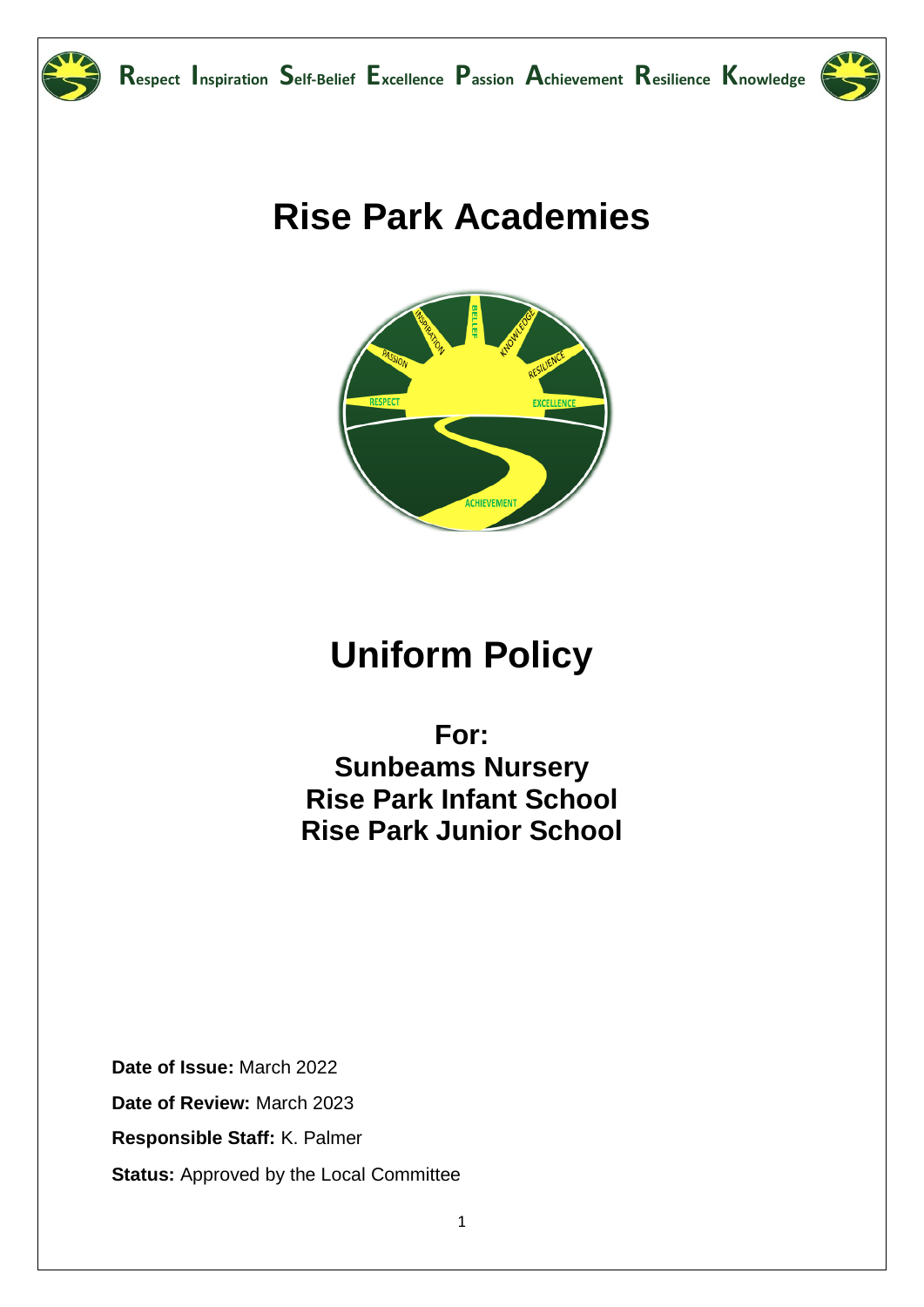



#### **Introduction**

At Rise Park Schools, we believe that a dress code gives identity, pride and ownership of the school. It is our school policy that all children wear school uniform when attending school, or when participating in school-organised events outside normal school hours. We ask that parents and carers support our schools by ensuring that children are wearing the correct school uniform at all times.

A complete list of the items needed for school uniform including those for Physical Education, is outlined in this policy.

#### **Aims and objectives**

Our policy on school uniform is based on the belief that we are pleased to wear a uniform that:

- Promotes a sense of pride in our school
- Helps to create a sense of community and belonging towards the school
- Identifies pupils with the school
- Supports the school's commitment to inclusion
- Prevents pupils from wearing 'fashion clothes' that could be distracting in class
- Is practical, smart, and designed with health and safety in mind
- Is considered to be good value for money

#### **Jewellery, Hair Ornaments, Make-up and Nail Varnish**

For many reasons, including safety, we do not allow children to wear jewellery. The exception to this rule are small objects of religious significance. If you plan to have your child's ears pierced, please do this at the start of the summer break, to allow healing time. No earrings of any kind can be worn in either school, and they cannot be covered by plasters. Please note teachers are not permitted to remove earrings.

Hair bands, ribbons, clips or 'scrunchies' should be plain and either dark green, white or black to match our uniform. Hair bands should not have large flowers or other decoration attached. Children with hair long enough to be tied back should have their hair tied up. Extreme hairstyles are not appropriate for school. The use of styling products should be kept to a minimum and children should not have decorative patterns cut into their hair or have hair coloured or dyed.

Make up and nail varnish (on hands or feet) should not be worn to school.

#### **Footwear**

We require all children to wear sensible flat shoes, preferably those which are smart and practical and with suitable grips for playtimes. For health and safety reasons we do not allow children to wear shoes with platform soles or high heels.

All children are required to wear plain black shoes without logos as stated in the uniform list. These should be closed in with no toes visible to prevent accident or injury. Children in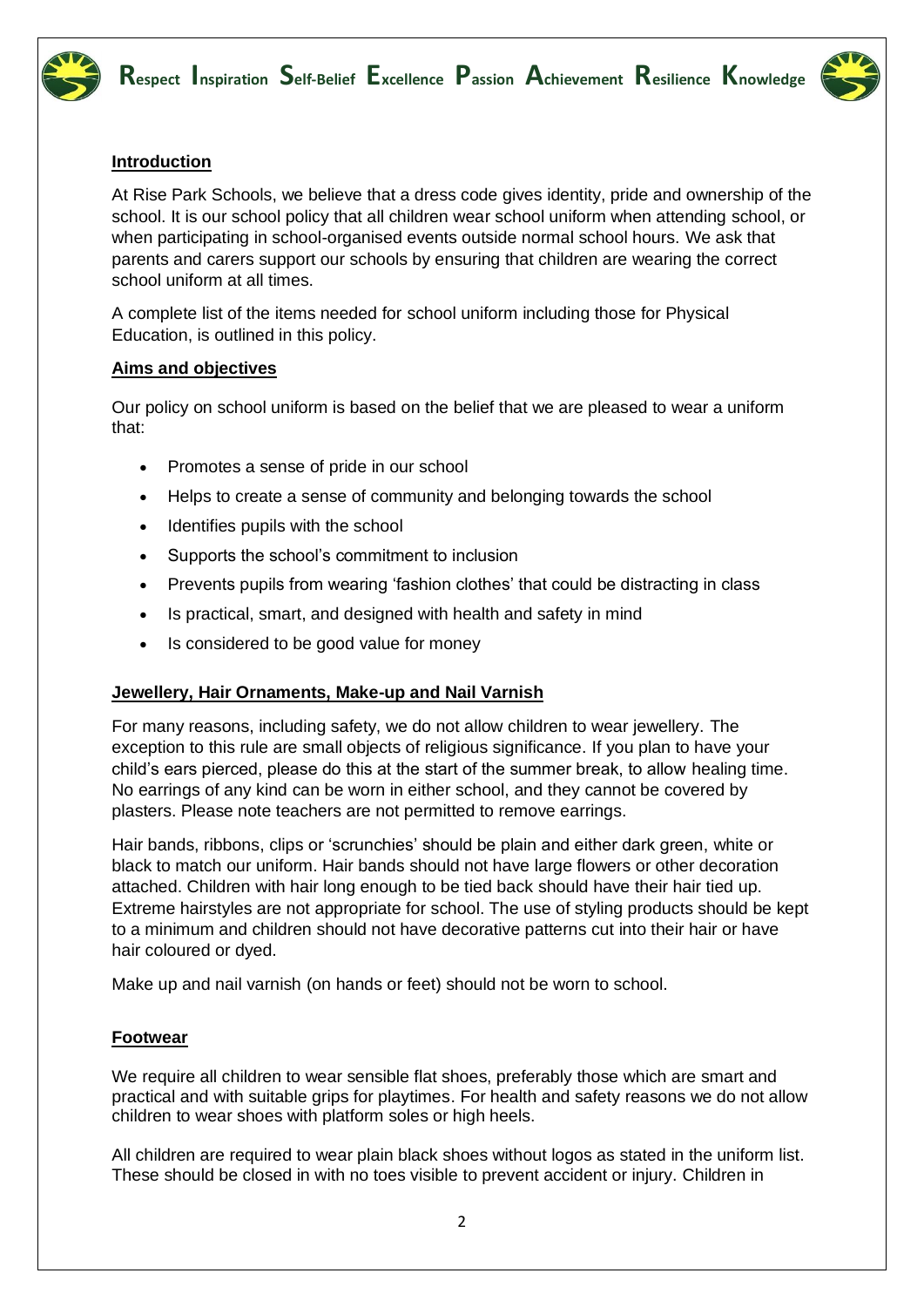### **Respect Inspiration Self-Belief Excellence Passion Achievement Resilience Knowledge**



Nursery and Reception should also ensure they bring a named pair of wellington boots into school.

#### **Adaptations for Weather**

In the cold weather, particularly in the winter months, children are expected to wear coats and are permitted to wear a hat/ear-muffs, scarf and gloves. Please ensure that all items are clearly named.

On hot days we ask that children apply sun cream before attending school and bring in sunhats for outdoor activities. Sunglasses are not permitted in school unless there is a medical reason for wearing them.

#### **The Role of Parents**

We believe that one of the responsibilities of parents is to ensure that their child has the correct uniform and PE kit, and that it is clean, in good repair and that the **child's name is visibly labelled** on all items. If a parent has difficulties for any reason with fulfilling this request they are asked to speak confidentially to a senior member of staff to discuss the issues. Parents should be assured that we will do all we can to help.

Children who arrive at school wearing non-school uniform clothing will be loaned an appropriate item from our lost property to wear for that day if possible. Parents will be contacted to discuss the matter and may be requested to return to school with correct clothing.

The school welcomes children from all backgrounds and faith communities. If there are serious reasons, for example on religious grounds, why parents want their child to wear clothes that differ from the school uniform, the Uniform Policy will consider such requests sympathetically. Should an item of uniform prove to be inaccessible for a child with disabilities, then parents are invited to draw this to the attention of the Inclusion Managers. Any parent who would like to request any other exception to the uniform policy should, in the first instance, contact the Head of School, followed by the Executive Headteacher and then the Governors.

#### **The Role of Governors**

The Local Committee supports the Heads of School and Executive Headteacher in implementing the school uniform policy. It considers all representations from parents regarding the uniform policy and liaises with the Heads of School and Executive Headteacher to ensure that the policy is implemented fairly and with sensitivity. It is the governors' responsibility to ensure that the school uniform meets all regulations concerning equal monitoring and review opportunities. Governors ensure that the school uniform policy enables children to dress sensibly, in clothing that is hardwearing, safe and practical.

#### **Monitoring and Review**

The governing body monitors and reviews the school uniform policy through its committee work by:

- Seeking the views of parents, to ensure that they agree with and support the policy
- Considering, with the Heads of School and Executive Headteacher, any requests from parents for individual children to have special dispensation with regard to school uniform.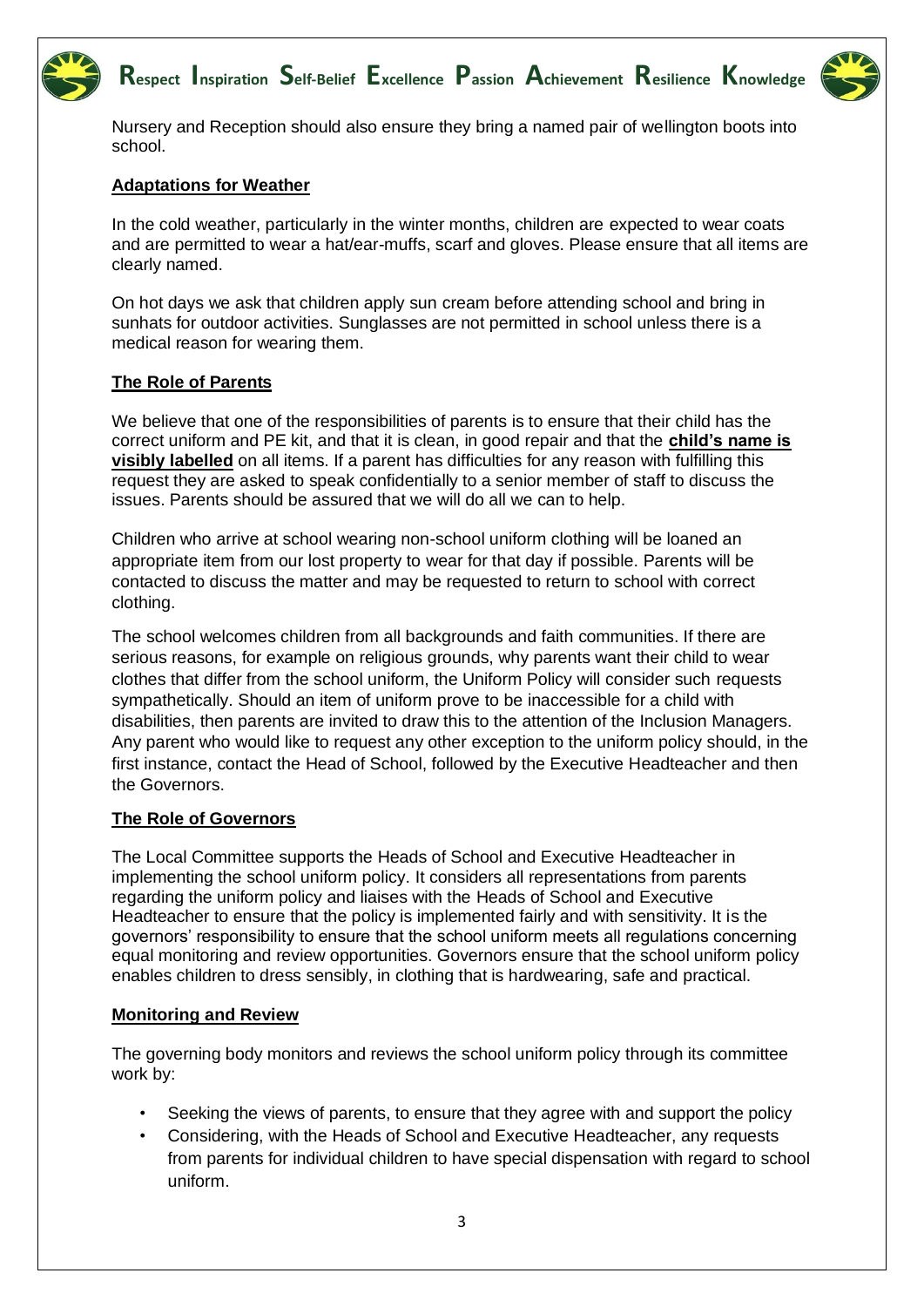



#### **School Uniform List**

#### **Sunbeams Nursery**

- Yellow polo shirt
- Bottle green jogging trousers/skirt
- Bottle green sweatshirt
- **Black shoes**
- Optional bottle green fleece for use in the cooler months
- Wellington boots to be kept in Nursery

It is useful, when your child starts school, to keep spare underwear in a drawstring bag as in the event of an accident, it is preferable that children are changed into their own clothing.

#### **Rise Park Infant and Junior School**

#### **Daily Wear**

- Grey skirts/pinafore dresses/trousers
- White polo shirt/blouse/shirt
- Green/yellow striped ties (with shirts/blouses from years 3-6)
- Bottle green sweatshirts/jumpers/cardigans
- Optional bottle green fleece for use in the cooler months
- White/grey long socks in winter or short socks in summer
- Grey/bottle green tights (not to be worn with a summer dress)
- Black shoes
- Green/white check dress/ shorts (during the Summer term/first half of Autumn term)

We ask that children come to school in PE kits on the days their class is timetabled for P.E. lessons.

#### **PE Clothing**

- A pair of plain white or black trainers (preferably Velcro fastenings for younger children, no plimsolls)
- A yellow T shirt
- A black pair of shorts
- A pair of plain black/grey jogging bottoms for outdoor sessions